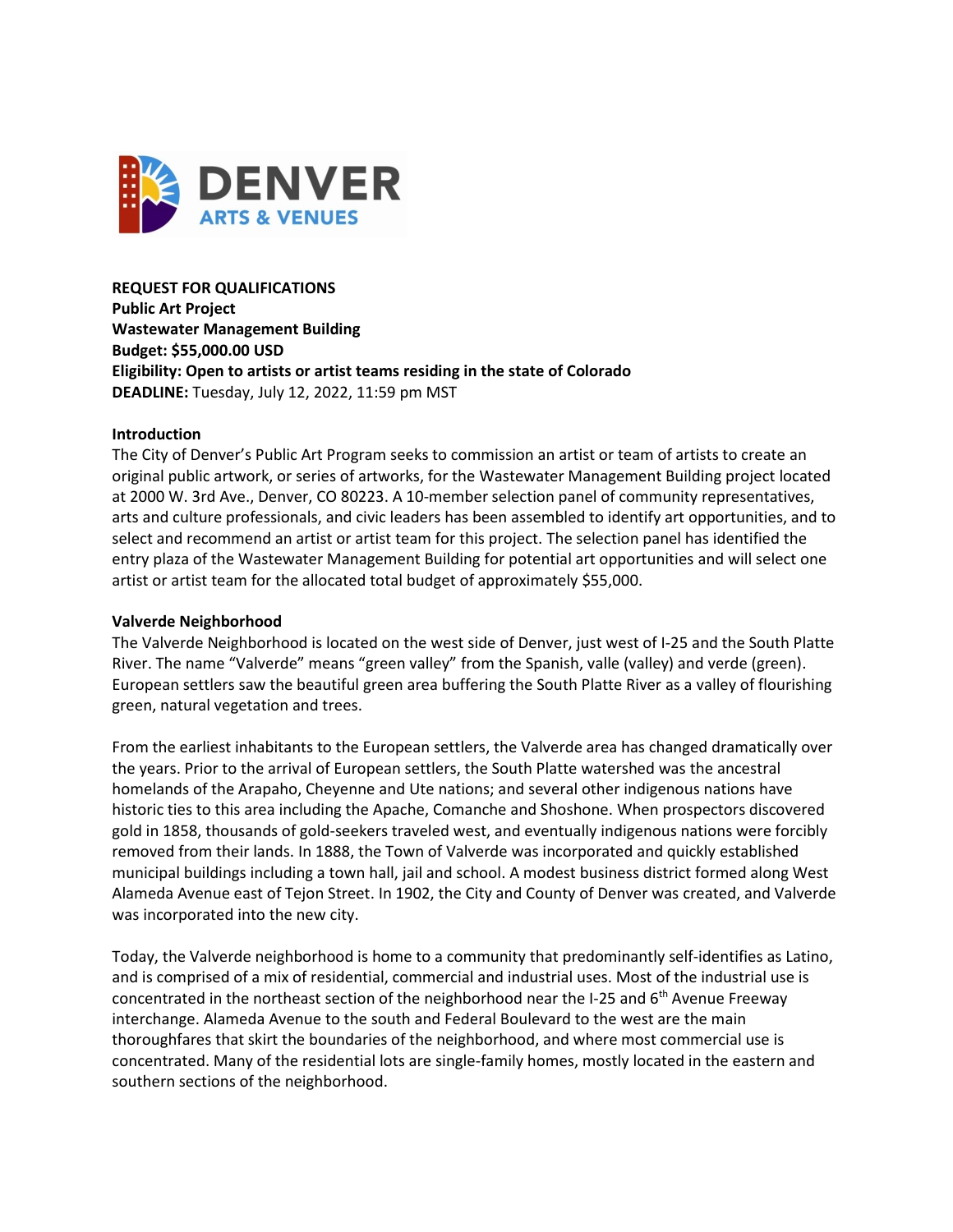### **Wastewater Management Division**

Part of the larger 33-acre Central Platte Campus, Denver's Wastewater Management Division (WMD) was established in 1966. In the almost 60 years since, it has grown to more than 300 employees and is the base location for over 200 operations and fleet vehicles. The WMD is responsible for planning, design, construction, operation and maintenance of the city's storm and sanitary sewer systems. It maintains more than 1,500 miles of sanitary sewer and 800 miles of storm drainage facilities. WMD is home to the Operations, Engineering and Finance & Administration sections of the Division. The building is open to the public, but currently all permitting and bill payment processing has been moved online due to the COVID-19 pandemic. There is discussion about reopening the permitting counter, but no decisions have been made as of the date of this RFQ.

Additionally, the Wastewater Management Division is home to other sections of the Department of Transportation and Infrastructure (DOTI) including Street Maintenance and Improvement and Solid Waste. The Street Maintenance and Improvement team repairs and improves public streets with services that include paving, pothole patching, curb and gutter repairs, and curb ramp installation. Solid Waste is responsible for trash, recycling and compost collection, household hazardous waste, graffiti abatement, and more.

# *What is the building's architectural style?*

The building's use of concrete materials is reminiscent of the great public works projects constructed throughout the nation during the 1930s, influenced by iconic art-deco style architecture of the period such as the Rockefeller Center and Empire State Building. Vertical lines and tall narrow windows deliberately emphasize the building's height to create a sense of identity for the civic complex and to dramatically contrast with the network of highways and ramps at the interchange of I-25 and 6th Avenue.<sup>1</sup>

# **Goals, Site, Media & Materials**

The selection panel members have set forth specific goals and parameters for this public art project with the hope of creating unique and inspiring works of art for employees who report to the building daily.

### **Goals:**

The panel is invested in creating a space for employees of the building to gather and take pride in; one that is inclusive, accessible and welcoming to all. The panel is committed to celebrating the civic complex, and elevating staff voices and the important work they do every day. The panel hopes to see artwork(s) that celebrate and complement the architectural style of the building. The building is adjacent to the South Platte River and there is an opportunity to tell the story of wastewater management and the processes of returning water to the environment safely, as well as the story of climate change and its impact on wastewater management. Artists should also consider the existing artwork on the eastside of the building and how it could relate to the new work(s).

### **Site:**

The panel has identified the entrance plaza as the preferred location for art. The plaza is

<sup>&</sup>lt;sup>1</sup> *P Denver WW*. Barber Architecture. (n.d.). Retrieved January 26, 2022, from [https://www.barberarchitecture.com/p-denver-ww.](https://www.barberarchitecture.com/p-denver-ww)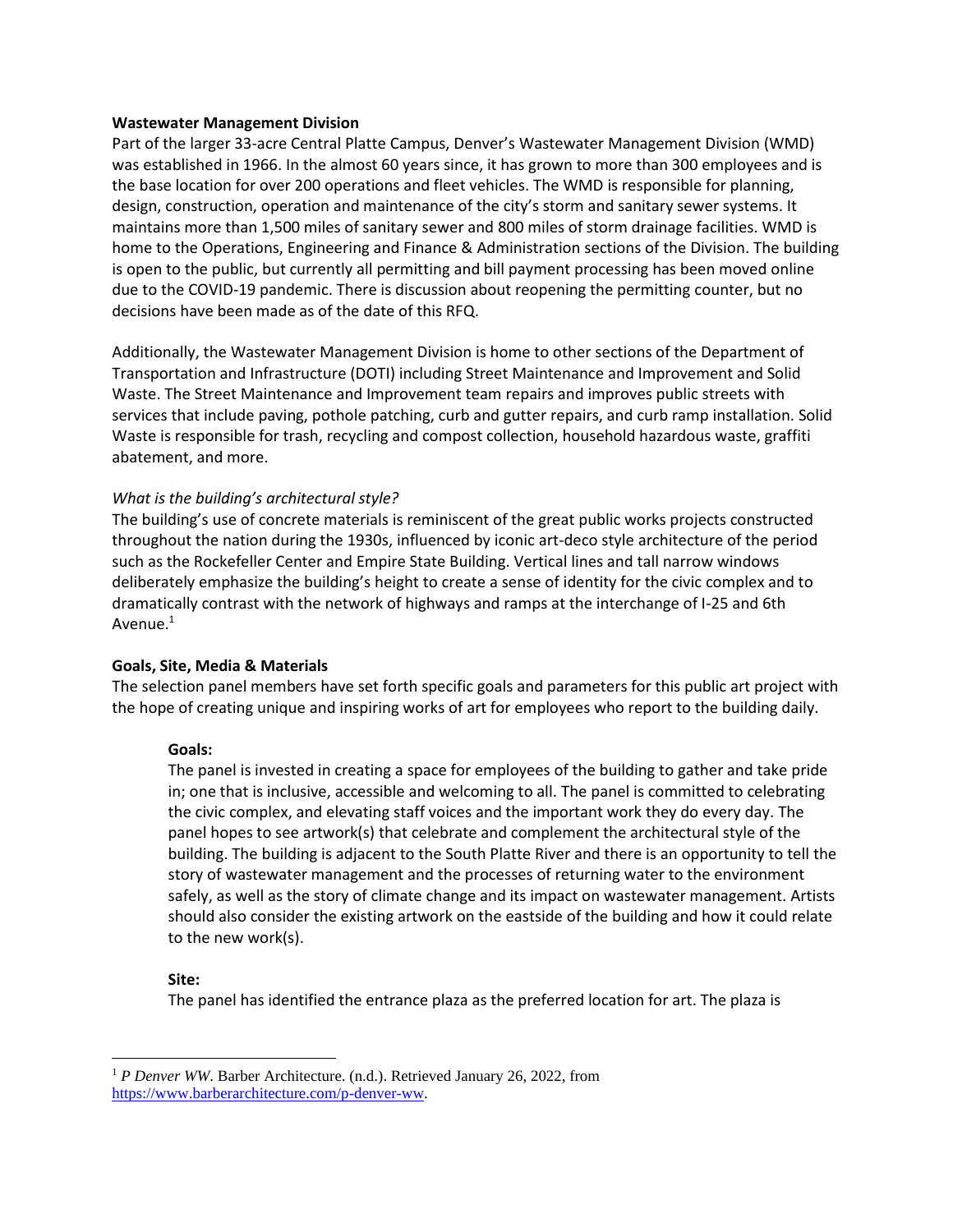currently considered somewhat stark and unwelcoming. Artwork in this location could enliven the space and provide a sense of welcome for those visiting or reporting to the building.

## **Media & Materials:**

Artworks could be created using diverse media including, but not limited to, paint, sculpture, and mosaic applications. Works that are engaging and help to tell the story of the building, neighborhood and surrounding communities are encouraged. The selection panel is open to artwork in **all media and materials that are suitable for outdoor display, although is not looking for murals.**

# **Maintenance & Durability**

As this permanent artwork will be accessioned into the Denver Public Art collection, all applicants must consider the issues of long-term conservation and maintenance of public art, along with time and budget. These projects are in the public realm and may therefore be exposed to physical stresses, as well as be subject to vandalism. Public art projects should be fabricated of highly durable, lowmaintenance materials. Finalists are encouraged to consult with a professional conservator prior to the submission of a final proposal. Artist proposals awarded contracts will be reviewed by the City of Denver's Public Art Committee to ensure conformity with city standards of maintenance and durability, as well as ADA standards. All finalists are expected to stay on budget and to complete work in an approved time frame.

# **Who May Apply**

This project is open to artists that reside in the state of Colorado. The City and County of Denver is committed to building a public art collection that represents artists from a broad diversity of race, color, creed, gender, gender variance, sexual orientation, national origin, age, religion, marital status, political opinion or affiliation, and mental or physical disability. The selection panel is especially interested in artists who can demonstrate a deep understanding of the building's occupants and the neighborhood, as well as the area's history and urban landscape.

# **Can a team apply?**

Applicants may apply as a single artist or multi-person collaborative group. If applying as a team, please submit one résumé for the team, with no more than one page per team member.

# **Applying for these opportunities**

In response to this RFQ, applicants will be asked to submit the following items via [www.callforentry.org](http://www.callforentry.org/) (CaFÉ™).

- 1. Six digital images of past work
- 2. Résumé
- 3. Statement of interest no longer than 2,000 characters

From these applications, the selection panel will choose three to five finalists who will create sitespecific proposals and be interviewed in-person or virtually. Artists will be paid an honorarium for this work. Artists/teams selected as finalists will be required to submit a Diversity & Inclusiveness Form for their proposals to be considered, which will be provided upon notification. As directed by Executive Order 101, this form must be submitted for all city solicitations of proposals. Denver Arts & Venues Public Art Program staff can provide guidance on filling out this form.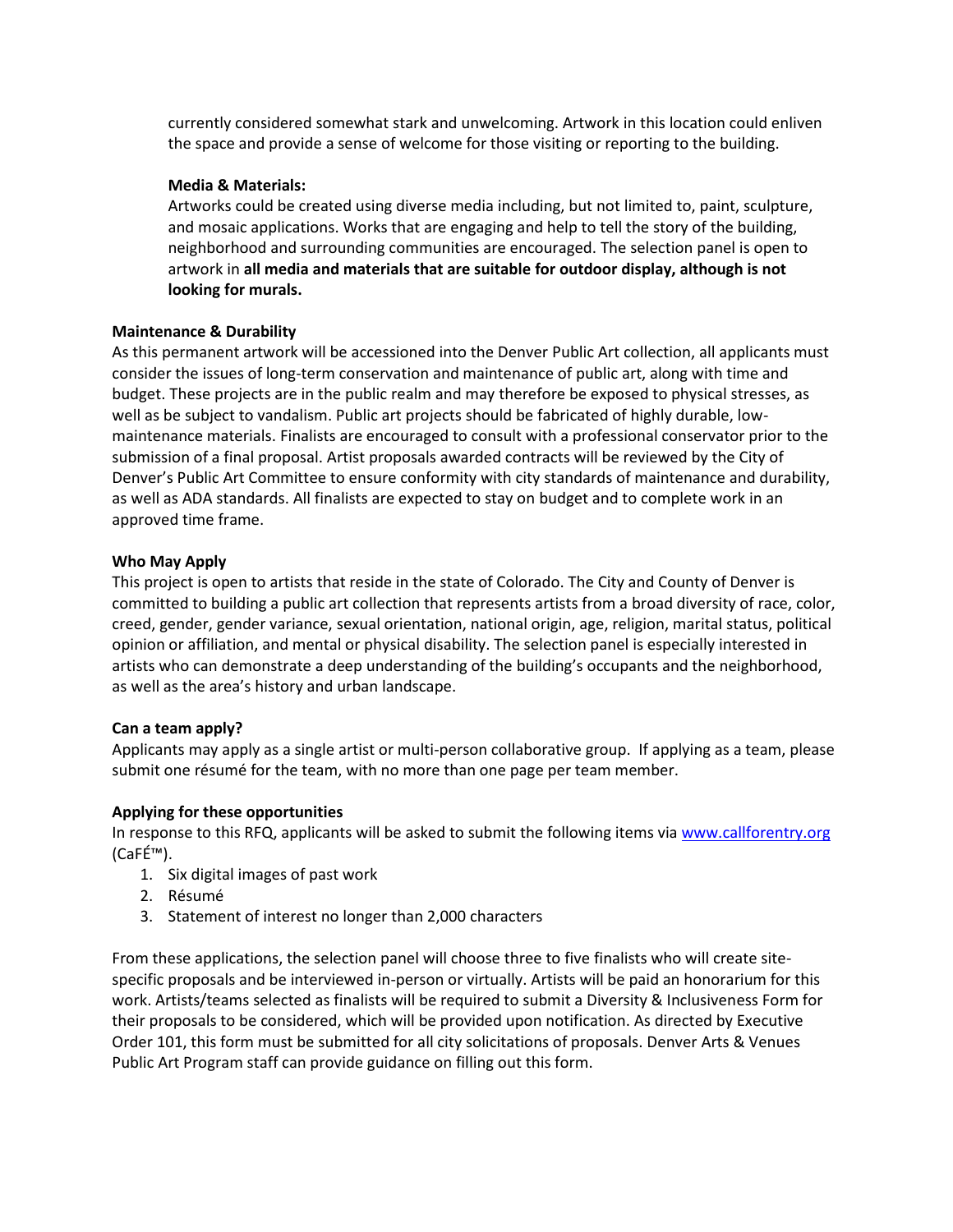Based on the interview and proposal, an artist or artist team will be selected for this commission. The selected artist or artist team will work with Public Art Program and Denver Department of Transportation and Infrastructure (DOTI) staff when finalizing their designs for installation.

### **Diversity and Inclusiveness**

Denver Executive Order No. 101 establishes strategies between the City and private industry to use diversity and inclusiveness to promote economic development in the City and County of Denver and to encourage more businesses to compete for City contracts and procurements. The Executive Order requires, among other things, the collection of certain information regarding the practices of the City's contractors and consultants toward diversity and inclusiveness and encourages/requires City agencies to include diversity and inclusiveness policies in selection criteria in solicitations for City services or goods where legally permitted. Diversity and Inclusiveness means inviting values, perspectives and contributions of people from diverse backgrounds, and integrates diversity into its hiring and retention policies, training opportunities and business development methods to provide an equal opportunity for each person to participate, contribute and succeed within the organization's workplace. "Diversity" encompasses a wide variety of human differences, including differences such as race, age, gender, gender identity, sexual orientation, ethnicity, physical disabilities, appearance, and historically underutilized and disadvantaged persons, as well as social identities such as religion, marital status, socio-economic status, lifestyle, education, parental status, geographic background, language ability and veteran status.

### **Budget**

The budget for this commission is approximately \$55,000.00 USD which will be allocated to the artist/team selected. These funds come from the City of Denver's 1% Percent for Public Art Ordinance resulting from improvements made to the Wastewater Management Building. This contract amount is inclusive of all costs associated with the project including, but not limited to, the artist's design fee, other consultation fees such as structural engineering consultation, insurance (including Colorado Workers Compensation), tools, materials, fabrication, transportation, installation, any building or site modification required, travel to and from the site, per diem expenses, project documentation, contingency to cover unexpected expenses, and any other costs. For all work done on City property, prevailing wage requirements will be applied.

# **Timeline**

(Except for online application deadline, timeline is subject to adjustments)

| Tuesday, July 12, 2022 11:59 P.M. MST | Deadline for entry (via CaFÉ™ system)       |
|---------------------------------------|---------------------------------------------|
| August 2022                           | <b>Finalist Selection</b>                   |
| December 2022                         | Selected Artist or Artist Team Notification |

# **Project Selection Panel**

According to Denver's Public Art policy, the project selection panel plays an active role in the commission of public art for Denver. The Waste Management Building art selection panel is comprised of 10 voting members. The selection panel is responsible for reviewing the site, establishing criteria for a request for qualifications, reviewing applications, selecting and interviewing finalists, and selecting an artist or artist team for the commission.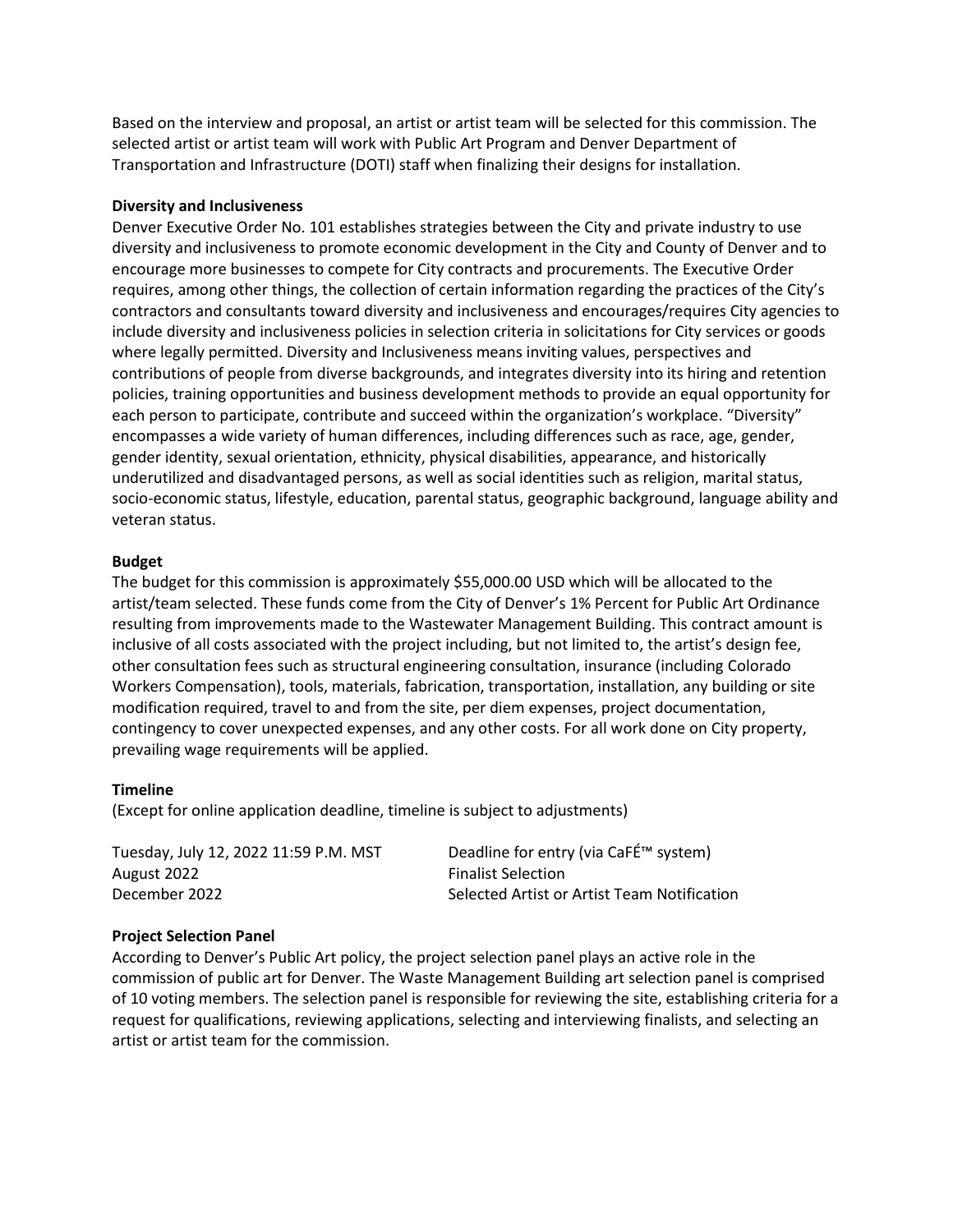## **Selection Process**

- 1. Three to five artists/artist teams will be selected as finalists. Those selected will receive more specific information regarding the site and have the opportunity to meet with community members from the art selection panel, Denver Transportation and Infrastructure representatives, and Denver Public Art Program staff. The finalists will receive an honorarium to prepare the proposal and present it in-person or virtually.
- 2. The selection panel will review the proposals, interview the finalists and recommend an artist/artist team for the commission.
- 3. The final recommendation of the selection panel will be presented to the Public Art Committee, the Denver Commission on Cultural Affairs and the mayor of Denver for final approval.

\*All decisions of the City and County of Denver are final.

# **Materials to be Submitted**

*Please read this section carefully. Incomplete applications will NOT be considered. The applicant's name must appear on all materials submitted*.

All materials must be submitted online, via the CaFÉ™ website ([www.callforentry.org\)](http://www.callforentry.org/). There is no application fee to apply or to use the CaFÉ™ online application system.

*Digital Images—*In order to be considered for this project, the applicant must electronically submit six digital images of **previously completed** artworks through the online CaFÉ™ system. Artists who wish to submit kinetic, sound or media works must submit a complete CaFÉ™ application and will have the opportunity to upload one video file.

**IMPORTANT:** If submitting audio or video files, do not use them as your very first image. They must be submitted last in your image sequence.

Instructions on how to format images to CaFÉ™ specifications can be found at [https://www.callforentry.org/uploading-images-audio-and-video-files/.](https://www.callforentry.org/uploading-images-audio-and-video-files/) Assistance in using the CaFÉ™ system is available here[: https://www.callforentry.org/artist-help-cafe/.](https://www.callforentry.org/artist-help-cafe/)

**If an artist does not have access to a computer, s/he/they may call 720-865-5564 to make arrangements to use a computer at Denver Arts & Venues. To request this RFQ in an alternate format (such as Braille, large print or accessible electronic format) please contact**  [DisabilityAccess@denvergov.org](mailto:DisabilityAccess@denvergov.org).

*Statement of Interest—*Please submit a brief statement (2,000-character maximum) outlining the following:

- Your interest in the Waste Management Building public art project
- Description of your general concept and design approach
- Please also include information on your experience working with diverse communities and stakeholders

*R***é***sumé—*Submit a one to two-page current résumé via CaFÉ™ that highlights your professional accomplishments as an artist. Please name your résumé file accordingly: *Last name.First initial* (i.e. *Smith.J.pdf*). Résumés that are more than two pages will not be downloaded. If applying as a team, please submit one résumé with no more than one page per team member.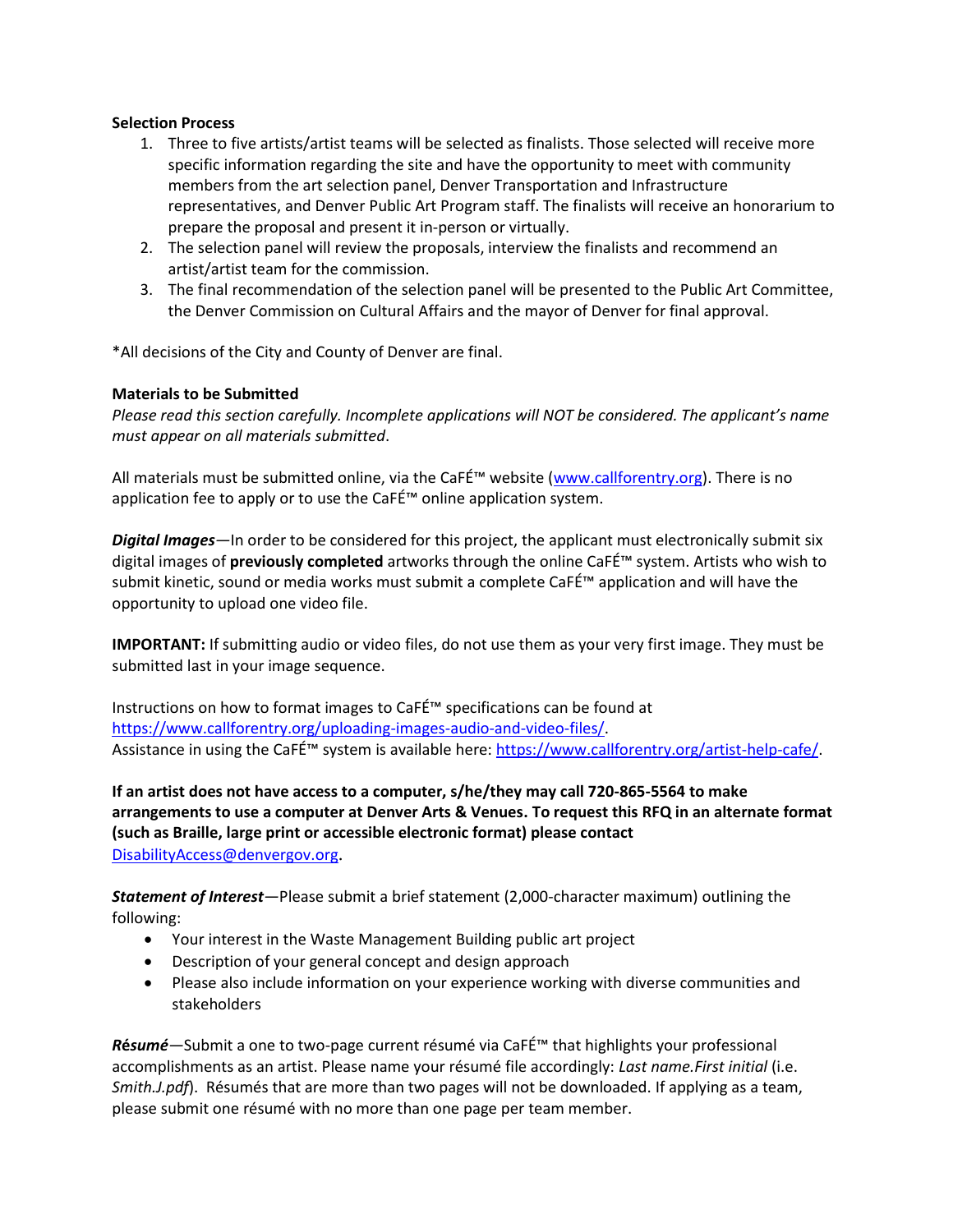*Survey –* Applicants will also be required to fill out a short demographic survey that will be sent to the email on file from the CaFÉ™ application.

*References –* Applicants who are selected to be finalists will be required to provide three professional references.

Please direct all questions about the project to: Megan Deffner, Public Art Program Administrator, [megan.deffner@denvergov.org,](mailto:megan.deffner@denvergov.org) 720-865-5564.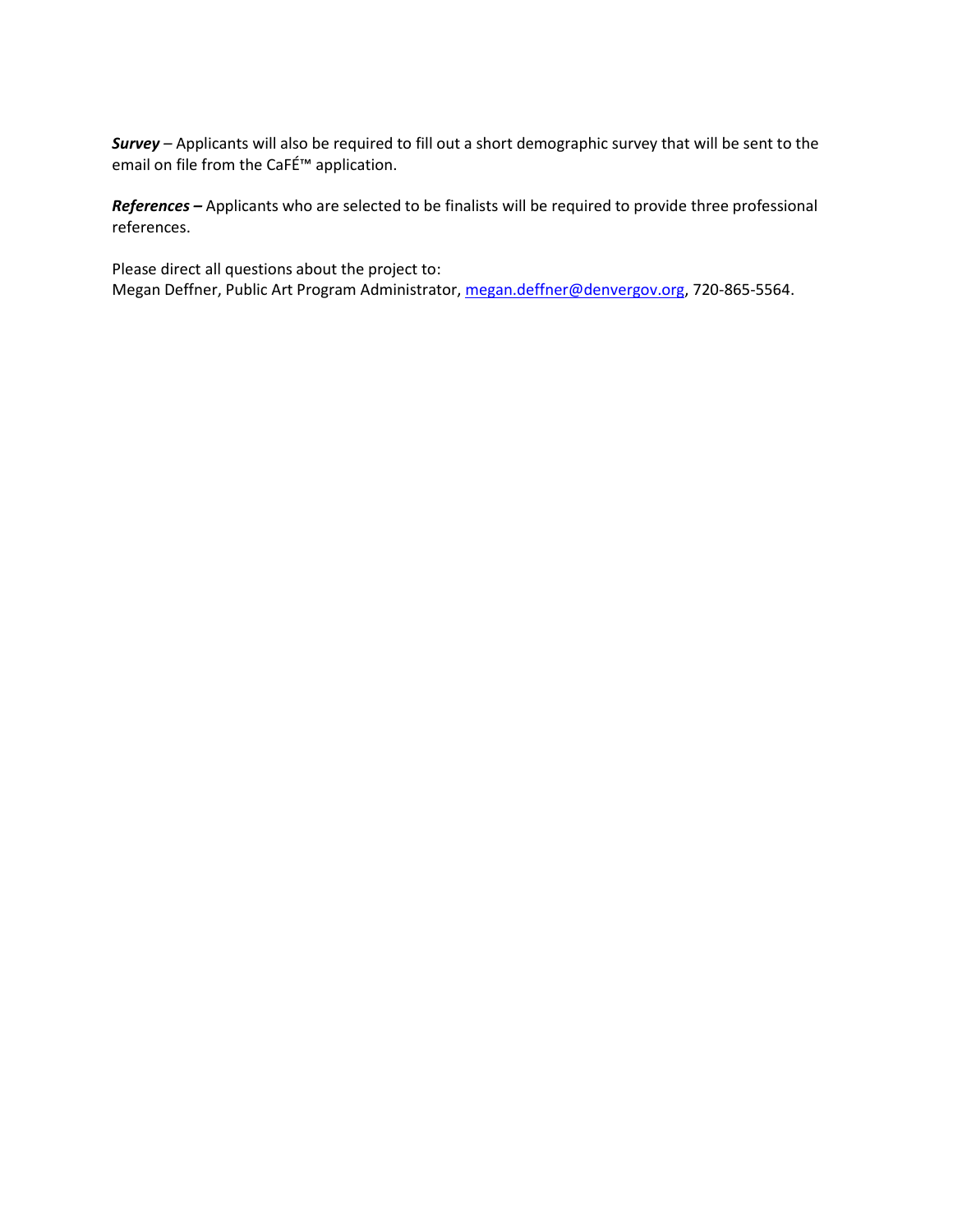

View of the front of the Wastewater Management Building.



A view of the Wastewater Management building from the South Platte Trail.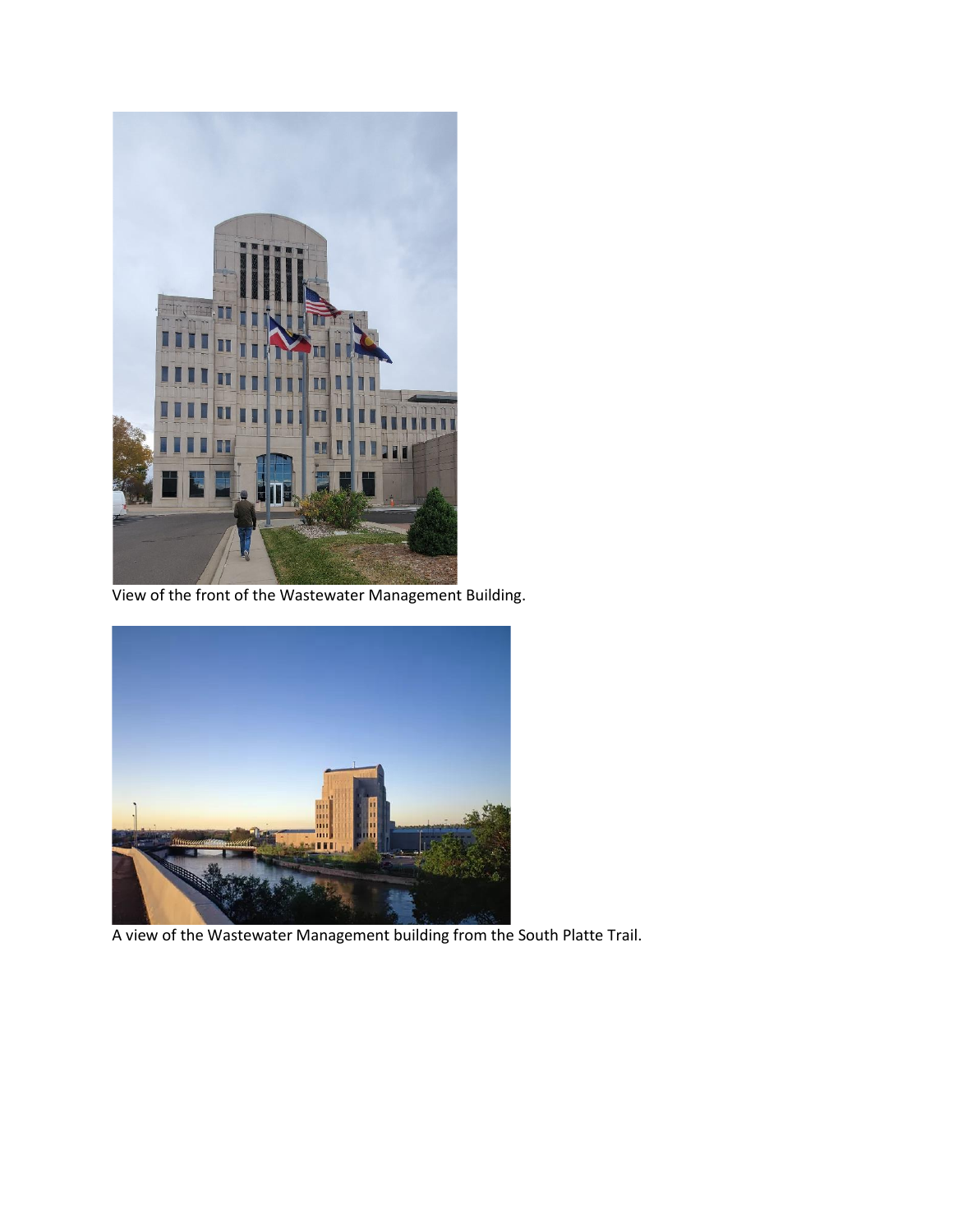Entry plaza images below.